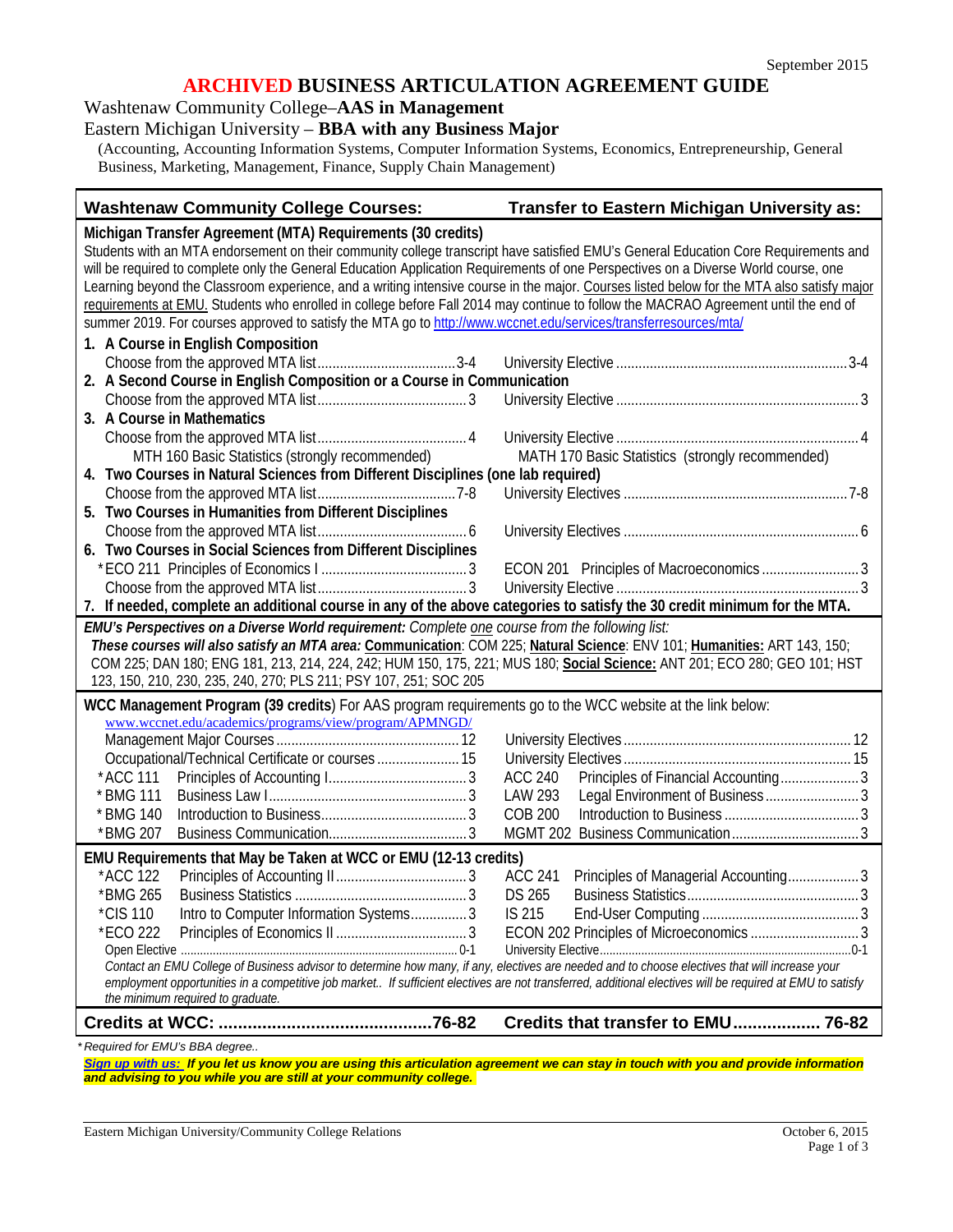## **ARCHIVED BUSINESS ARTICULATION AGREEMENT GUIDE**

Washtenaw Community College–**AAS in Management**

Eastern Michigan University – **BBA with any Business Major**

(Accounting, Accounting Information Systems, Computer Information Systems, Economics, Entrepreneurship, General Business, Marketing, Management, Finance, Supply Chain Management)

| <b>Completion of EMU's BBA Program</b><br>$(39-48 \text{ credits})$<br><b>Major Requirements</b>                                                                                                                                                              | Sample Sequence for completing the program:                                                                                                                                                                                                                                                                                                                                                                                                                                        |
|---------------------------------------------------------------------------------------------------------------------------------------------------------------------------------------------------------------------------------------------------------------|------------------------------------------------------------------------------------------------------------------------------------------------------------------------------------------------------------------------------------------------------------------------------------------------------------------------------------------------------------------------------------------------------------------------------------------------------------------------------------|
| <b>Business Core (15 credits)</b><br><b>FIN 350</b><br>MGMT 386 Organizational Behavior & Theory3<br>Intro to Production/Operations Mgmt3<br>OM 374<br>Discipline Requirements (24-33 credits)<br>Students may complete discipline requirements in any of the | Students following this agreement have the option of selecting<br>any of the following disciplines to complete the BBA: accounting,<br>computer information systems, economics, entrepreneurship,<br>general business, marketing, management, finance, or supply<br>chain management. The recommended course sequence for<br>each discipline can be obtained from the COB Advising Center.<br>http://www.emich.edu/cob/students/advisors/undergraduate.php<br><b>Fall Semester</b> |
| following areas:<br>accounting (24), accounting information systems (33), computer<br>information systems (30), economics (24), entrepreneurship (24),                                                                                                        | 15 credits                                                                                                                                                                                                                                                                                                                                                                                                                                                                         |
| general business (24), marketing (24), management (24), finance<br>(24), supply chain management (27)<br>Note: Each student must complete a writing intensive course as part<br>of the major. Consult your advisor for course options.                        | <b>Winter Semester</b><br>15 credits                                                                                                                                                                                                                                                                                                                                                                                                                                               |
| <b>LBC Requirement</b><br>$(0-3 \text{ credits})$<br>One Learning beyond the Classroom (LBC) course or noncredit<br>experience must be completed at EMU. Consult College of<br>Business advisor for options.                                                  | <b>Summer Semester</b><br>12 credits                                                                                                                                                                                                                                                                                                                                                                                                                                               |
| <b>University Electives</b><br>$(0-1)$ credits)<br>Complete enough additional electives to bring the credits at EMU<br>to 42 credits and the total credits for the program to 124 credits.                                                                    | <b>Fall Semester</b><br>0-6 credits                                                                                                                                                                                                                                                                                                                                                                                                                                                |
|                                                                                                                                                                                                                                                               |                                                                                                                                                                                                                                                                                                                                                                                                                                                                                    |

*\*The minimum credits required to graduate is 124 but the total will vary depending on the business discipline completed at EMU and the*  program completed at WCC. If enough credits are not transferred, additional credits will need to be completed at EMU to satisfy the minimum *required for graduation.*

*Note: Choosing electives wisely will increase your employment opportunities in a competitive job market. The College of Business Advisor will assist you in choosing a minor, or selecting courses in an area such as: foreign languages, manufacturing, apparel merchandising, health administration, hotel restaurant management, political science/public administration, construction management, graphic design, global information systems, professional writing, public relations, internships or cooperative education.*